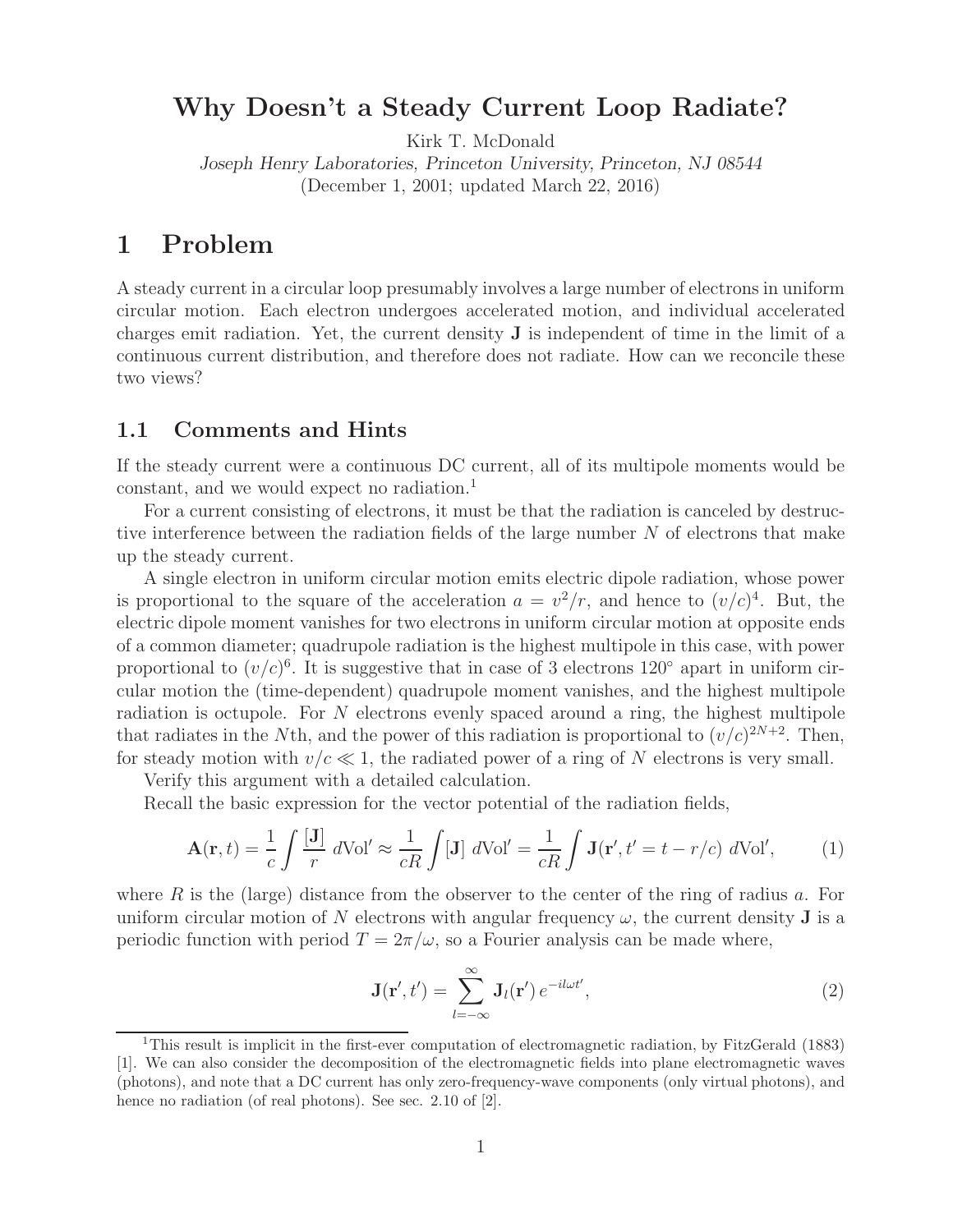with,

$$
\mathbf{J}_l(\mathbf{r}') = \frac{1}{T} \int_0^T \mathbf{J}(\mathbf{r}', t') e^{i l \omega t'} dt'.
$$
 (3)

Then,

$$
\mathbf{A}(\mathbf{r},t) = \sum_{l} \mathbf{A}_{l}(\mathbf{r}) e^{-il\omega t},
$$
\n(4)

*etc.*

The radiated power follows from the Poynting vector [3],

$$
\frac{dP}{d\Omega} = \frac{c}{4\pi} R^2 |\mathbf{B}|^2 = \frac{c}{4\pi} R^2 |\nabla \times \mathbf{A}|^2.
$$
 (5)

One must be careful in going from a Fourier analysis of an amplitude, such as **B**, to a Fourier analysis of an intensity that depends on the square of the amplitude. A Fourier analysis of the average power radiated during one period  $T$  can be given as,

$$
\frac{d\langle P \rangle}{d\Omega} = \frac{1}{T} \int_0^T \frac{dP}{d\Omega} dt = \frac{cR^2}{4\pi T} \int_0^T |\mathbf{B}|^2 dt = \frac{cR^2}{4\pi T} \int_0^T \mathbf{B}^* \sum_l \mathbf{B}_l e^{-i\omega t} dt
$$

$$
= \frac{cR^2}{4\pi} \sum_l \mathbf{B}_l \frac{1}{T} \int_0^T \mathbf{B}^* e^{-i\omega t} dt = \frac{cR^2}{4\pi} \sum_{l=-\infty}^{\infty} \mathbf{B}_l \mathbf{B}_l^*
$$

$$
= \frac{cR^2}{2\pi} \sum_{l=0}^{\infty} |\mathbf{B}_l|^2 \equiv \sum_{l=0}^{\infty} \frac{dP_l}{d\Omega}.
$$
(6)

That is, the Fourier components of the time-averaged radiated power can be written as,

$$
\frac{dP_l}{d\Omega} = \frac{cR^2}{2\pi} |\mathbf{B}_l|^2 = \frac{cR^2}{2\pi} |\nabla \times \mathbf{A}_l|^2 = \frac{cR^2}{2\pi} |ilk\hat{\mathbf{n}} \times \mathbf{A}_l|^2, \tag{7}
$$

where  $k = \omega/c$  and  $\hat{\bf{n}}$  points from the center of the ring to the observer.

Evaluate the Fourier components of the vector potential and of the radiated power first for a single electron, and then for N electrons evenly spaced around the ring. It will come as no surprise that a 3-dimensional problem with charges distributed on a ring leads to Bessel functions, and we must be aware of the integral representation,

$$
J_l(s) = \frac{i^l}{2\pi} \int_0^{2\pi} e^{il\phi - is\cos\phi} d\phi.
$$
 (8)

Use the asymptotic expansion for large index and small argument,

$$
J_l(lx) \approx \frac{(ex/2)^l}{\sqrt{2\pi l}} \qquad (l \gg 1, \ x \ll 1), \tag{9}
$$

to verify the suppression of the radiation for large N.

This problem was first posed (and solved via series expansions without explicit mention of Bessel functions) by J.J. Thomson [4]. He knew that atoms (in what we now call their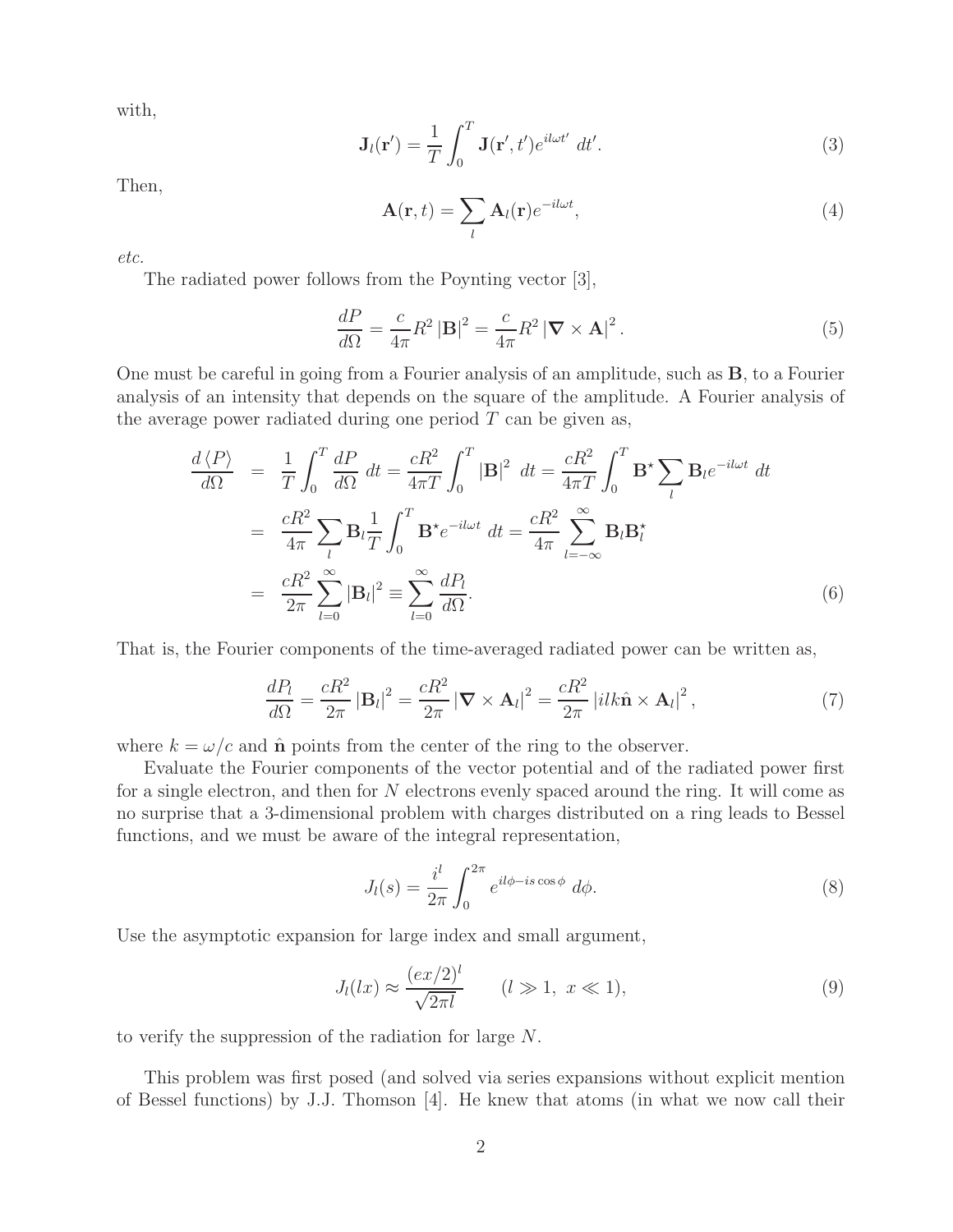ground state) don't radiate, and used this calculation to support his model that the electric charge in an atom must be smoothly distributed. This was a classical precursor to the view of a continuous probability distribution for the electron's position in an atom.

Thomson's work was followed shortly by an extensive treatise by Schott [5], that included analyses in term of Bessel functions correct for any value of  $v/c$ .

These pioneering works were largely forgotten during the following era of nonrelativistic quantum mechanics, and were reinvented around 1945 when interest emerged in relativistic particle accelerators. See Arzimovitch and Pomeranchuk [6], and Schwinger [7].2

## **2 Solution**

*The solution given here follows the succinct treatment by Landau, sec. 74 of [10].*

For charges in steady motion at angular frequency  $\omega$  in a ring of radius a, the current density **J** is periodic with period  $T = 2\pi/\omega$ , so the Fourier analysis (2) at the retarded time t' can be evaluated via the usual approximation that  $r \approx R - \mathbf{r}' \cdot \hat{\mathbf{n}}$ , where R is the distance from the center of the ring to the observer, **r'** points from the center of the ring to the electron, and  $\hat{\bf{n}}$  is the unit vector pointing from the center of the ring to the observer. Then,

$$
[\mathbf{J}] = \mathbf{J}(\mathbf{r}', t' = t - r/c) = \sum_{l} \mathbf{J}_{l}(\mathbf{r}') e^{-il\omega(t - R/c + \mathbf{r}' \cdot \hat{\mathbf{n}}/c}
$$

$$
= \sum_{l} e^{il(kR - \omega t)} \mathbf{J}_{k}(\mathbf{r}') e^{-ik\omega \mathbf{r}' \cdot \hat{\mathbf{n}}/c}, \tag{10}
$$

where  $k = \omega/c$ .

The ring lies in the plane  $z = 0$ , centered on the origin. We use rectangular coordinates  $(x, y, z)$ , cylindrical coordinates  $(\rho, \phi, z)$ , and spherical coordinates  $(r, \theta, \phi)$  with angle  $\theta$ measured with respect to the  $+z$  axis. Then,

$$
\mathbf{r}' = \rho(\cos\phi\,\,\hat{\mathbf{x}} + \sin\phi\,\,\hat{\mathbf{y}}), \quad \hat{\mathbf{n}} = \sin\theta\,\,\hat{\mathbf{x}} + \cos\theta\,\,\hat{\mathbf{z}}, \quad \text{and} \quad \hat{\boldsymbol{\phi}} = -\sin\phi\,\,\hat{\mathbf{x}} + \cos\phi\,\,\hat{\mathbf{y}}. \tag{11}
$$

We first consider a single electron, whose azimuth varies as  $\phi = \omega t + \phi_0$ , and whose velocity is, of course,  $v = a\omega$ . The current density of a point electron of charge q can be written, in a cylindrical coordinate system (with volume element  $\rho d\rho d\phi dz$ ), using Dirac delta functions as,

$$
\mathbf{J} = \rho_{\text{charge}} v \hat{\boldsymbol{\phi}} = q v \delta(\rho - a) \delta(z) \delta(\phi - \omega t - \phi_0) \hat{\boldsymbol{\phi}}.
$$
 (12)

The Fourier components  $J_l$  are given by,

$$
\mathbf{J}_l = \frac{1}{T} \int_0^T \mathbf{J}(\mathbf{r}, t) e^{ilt} dt = q v \delta(\rho - a) \delta(z) \frac{e^{il(\phi - \phi_0)}}{\rho \omega T} \hat{\phi}.
$$
 (13)

Using eqs. (11) and (13) in (10) and noting that  $\omega T = 2\pi$ , we find,

$$
[\mathbf{J}] = \frac{qv}{2\pi\rho} \sum_{l} e^{il(kR - \omega t)} e^{il(\phi - \phi_0 - \omega\rho \sin\theta \cos\phi/c)} \delta(\rho - a) \delta(z) \hat{\phi}.
$$
 (14)

<sup>&</sup>lt;sup>2</sup>See also [8, 9].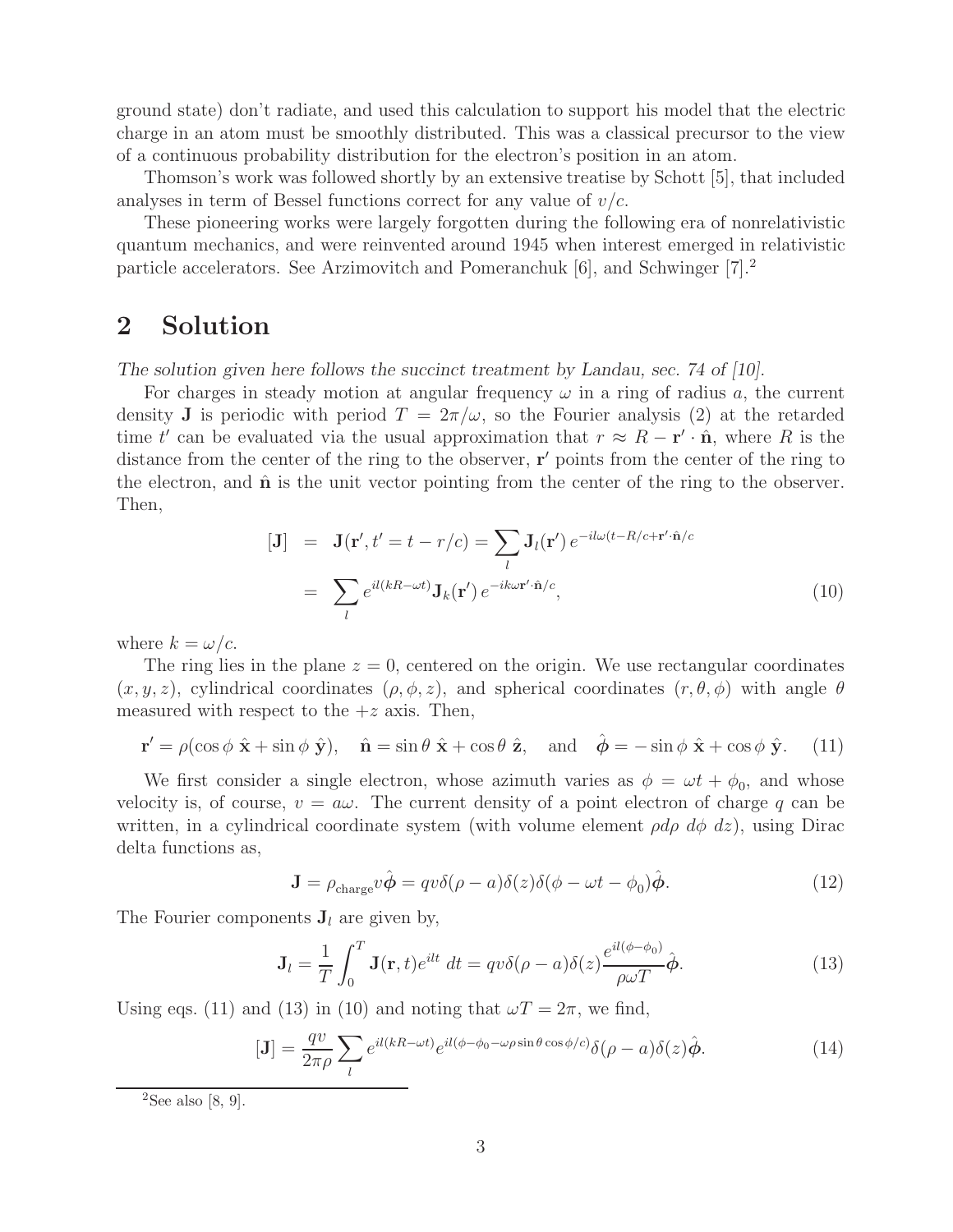Inserting this in eq. (1), we have,

$$
\mathbf{A} \approx \frac{1}{cR} \int [\mathbf{J}] \rho \, d\rho \, d\phi \, dz = \frac{qv}{2\pi cR} \sum_{l} e^{il(kR - \omega t - \phi_0)} \int_0^{2\pi} e^{il(\phi - \omega a \sin \theta \cos \phi/c)} \hat{\phi} \, d\phi
$$
\n
$$
= \sum_{l} \mathbf{A}_l e^{-il\omega t}, \tag{15}
$$

so that the Fourier components of the vector potential are,

$$
\mathbf{A}_{l} = \frac{qv}{2\pi cR} e^{il(kR-\phi_{0})} \int_{0}^{2\pi} e^{il(\phi - v\sin\theta\cos\phi/c)} (-\sin\phi\,\hat{\mathbf{x}} + \cos\phi\,\hat{\mathbf{y}}) \,d\phi. \tag{16}
$$

The integrals yield Bessel functions with the aid of the integral representation (8). The  $\hat{y}$  part of eq. (16) can be found by taking the derivative of this relation with respect to s,

$$
J_l'(s) = -\frac{i^{l+1}}{2\pi} \int_0^{2\pi} e^{il\phi - is\cos\phi} \cos\phi \ d\phi,\tag{17}
$$

For the  $\hat{\mathbf{x}}$  part of eq. (16) we play the trick,

$$
0 = \int_0^{2\pi} e^{i(l\phi - s\cos\phi)} d(l\phi - z\cos\phi)
$$
  
= 
$$
l \int_0^{2\pi} e^{il\phi - is\cos\phi} d\phi + s \int_0^{2\pi} e^{il\phi - is\cos\phi} \sin\phi d\phi,
$$
 (18)

so that,

$$
\frac{1}{2\pi} \int_0^{2\pi} e^{il\phi - is\cos\phi} \sin\phi \ d\phi = -\frac{l}{s} \frac{1}{2\pi} \int_0^{2\pi} e^{il\phi - is\cos\phi} \ d\phi = -\frac{l}{i^l s} J_l(s). \tag{19}
$$

Using eqs. (17) and (19) with  $s = l v \sin \theta / c$  in (16) we have,

$$
\mathbf{A}_{l} = \frac{qv}{cR} e^{il(kR-\phi_0)} \left( \frac{1}{i^l v \sin \theta/c} J_l(lv \sin \theta/c) \hat{\mathbf{x}} - \frac{1}{i^{l+1}} J'_l(lv \sin \theta/c) \hat{\mathbf{y}} \right).
$$
(20)

We skip the calculation of the electric and magnetic fields from the vector potential, and proceed immediately to the angular distribution of the radiated power according to eq. (7),

$$
\frac{dP_l}{d\Omega} = \frac{cR^2}{2\pi} |ilk\hat{\mathbf{n}} \times \mathbf{A}_l|^2 = \frac{ck^2 l^2 R^2}{2\pi} |\hat{\mathbf{n}} \times \mathbf{A}_l|^2 \n= \frac{ck^2 l^2 R^2}{2\pi} (\cos^2 \theta |A_{l,x}|^2 + |A_{l,y}|^2) \n= \frac{c q^2 k^2 l^2}{2\pi} \left( \cot^2 \theta J_l^2 (l v \sin \theta / c) + \frac{v^2}{c^2} J_l^{'2} (l v \sin \theta / c) \right).
$$
\n(21)

The present interest in this result is for  $v/c \ll 1$ , but in fact it holds for any value of  $v/c$ . As such, it can be used for a detailed discussion of the radiation from a relativistic electron that moves in a circle, which emits so-called synchrotron radiation. This topic is discussed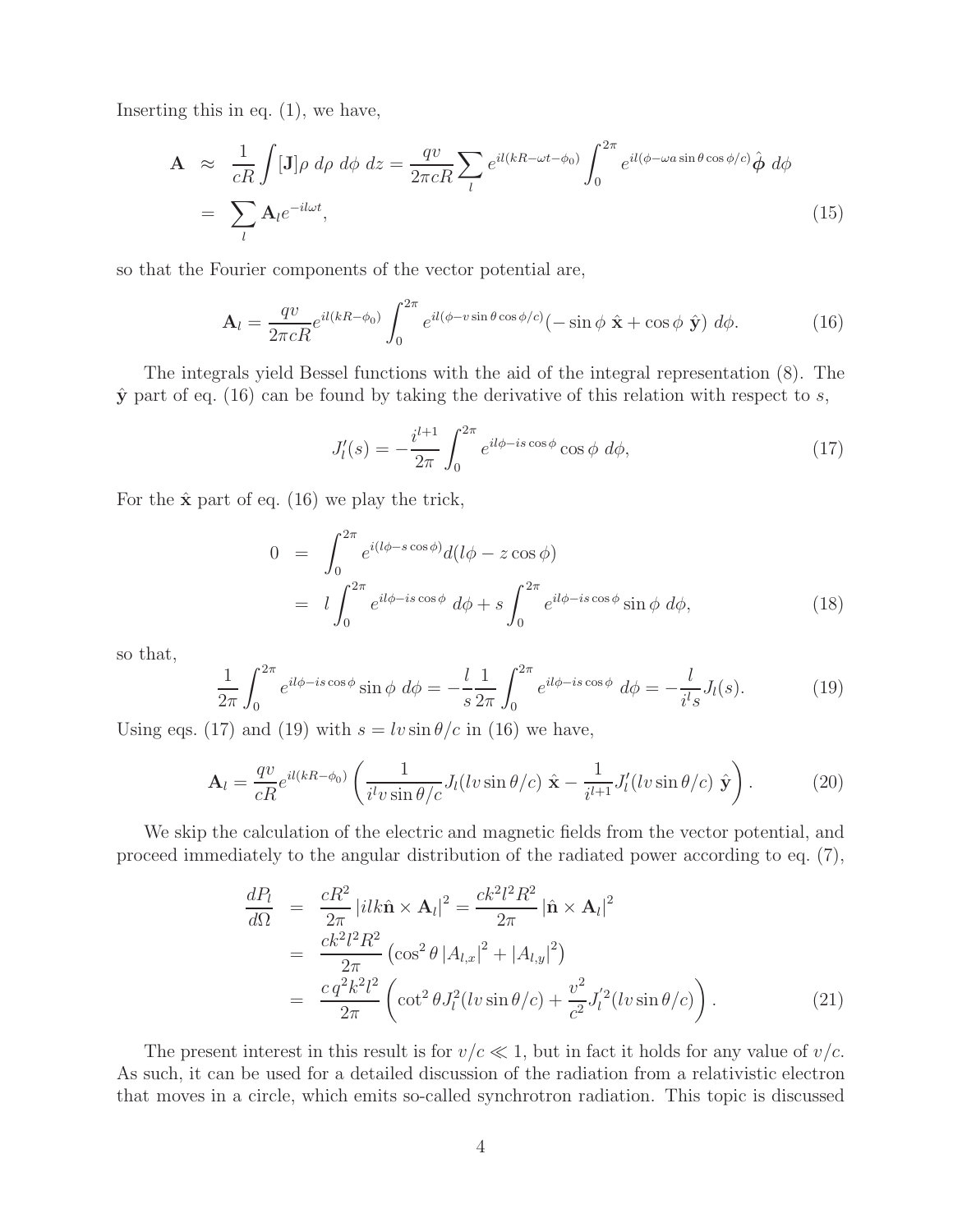further in Lecture 20 of the Notes  $[11]$ .<sup>3</sup> Furthermore, eq. (21) holds even if the velocity v exceeds the speed of light  $c/n$  in a medium of index of refraction n, in which case a kind of synchrotron-Cerenkov radiation is emitted [12]. Since each amplitude  $\mathbf{A}_l$  varies as  $1/R$  at large distance R from the source, the total radiated power varies as  $1/R^2$ .<sup>4</sup>

We now turn to the case of N electrons uniformly spaced around the ring. The initial azimuth of the nth electron can be written as,

$$
\phi_n = \frac{2\pi n}{N} \,. \tag{22}
$$

 $n=1$ 

The lth Fourier component of the total vector potential is simply the sum of components (20) inserting  $\phi_n$  in place of  $\phi_0$ ,

$$
\mathbf{A}_{l} = \sum_{n=1}^{N} \frac{qv}{cR} e^{il(kR-\phi_{n})} \left( \frac{1}{i^{l}v \sin \theta/c} J_{l}(lv \sin \theta/c) \hat{\mathbf{x}} - \frac{1}{i^{l+1}} J'_{l}(lv \sin \theta/c) \hat{\mathbf{y}} \right)
$$
(23)  

$$
= \frac{qve^{ilkR}}{cR} \left( \frac{1}{i^{m}v \sin \theta/c} J_{l}(lv \sin \theta/c) \hat{\mathbf{x}} - \frac{1}{i^{l+1}} J'_{l}(lv \sin \theta/c) \hat{\mathbf{y}} \right) \sum_{n=1}^{N} e^{-i2\pi ln/N}.
$$

This sum vanishes unless l is a multiple of N, in which case the sum is just N. The lowest nonvanishing Fourier component has order N, and the radiation is at frequency  $N\omega$ . We recognize this as Nth-order multipole radiation, whose radiated power follows from eq. (21) as,

$$
\frac{dP_N}{d\Omega} = \frac{c q^2 k^2 N^2}{2\pi} \left( \cot^2 \theta J_N^2(Nv \sin \theta/c) + \frac{v^2}{c^2} J_N'^2(Nv \sin \theta/c) \right). \tag{24}
$$

For large N but  $v/c \ll 1$  we can use the asymptotic expansion (9), and its derivative,

$$
J_l'(lx) \approx \frac{(ex/2)^l}{\sqrt{2\pi l} x} \qquad (l \gg 1, x \ll 1), \tag{25}
$$

to write eq. (24) as,

$$
\frac{dP_N}{d\Omega} \approx \frac{c \, q^2 k^2 N}{4\pi^2 \sin^2 \theta} \left(\frac{e}{2} \frac{v}{c} \sin \theta\right)^{2N} \left(1 + \cos^2 \theta\right) \ll N \frac{dP_{E1}}{d\Omega} \qquad (N \gg 1, v/c \ll 1). \tag{26}
$$

In eqs.  $(25)$  and  $(26)$  the symbol e inside the parentheses is not the charge but rather the base of natural logarithms, 2.718...

For currents in, say, a loop of copper wire,  $v \approx 1$  cm/s, so  $v/c \approx 10^{-10}$ , while  $N \approx 10^{23}$ . The radiated power predicted by eq. (26) is extraordinarily small!

Note, however, that this nearly complete destructive interference depends on the electrons being uniformly distributed around the ring. Suppose instead that they were distributed with

 $\overline{3}$ If the electron of mass m moves in a circle due to static magnetic field B, then the angular velocity is given by  $\omega = kc = v/a = qB/\gamma mc$ , such that  $k^2 = (q^2B^2/m^2c^4)(1 - v^2/c^2)$ , and eq. (21) agrees with eq. (74.8) of [10], noting that our  $\theta$  is  $\pi/2 - \theta$  there.

<sup>&</sup>lt;sup>4</sup>This is in contrast to claims [13] that the power varies as  $1/R$  for Cerenkov radiation emitted by a particle in uniform circular motion .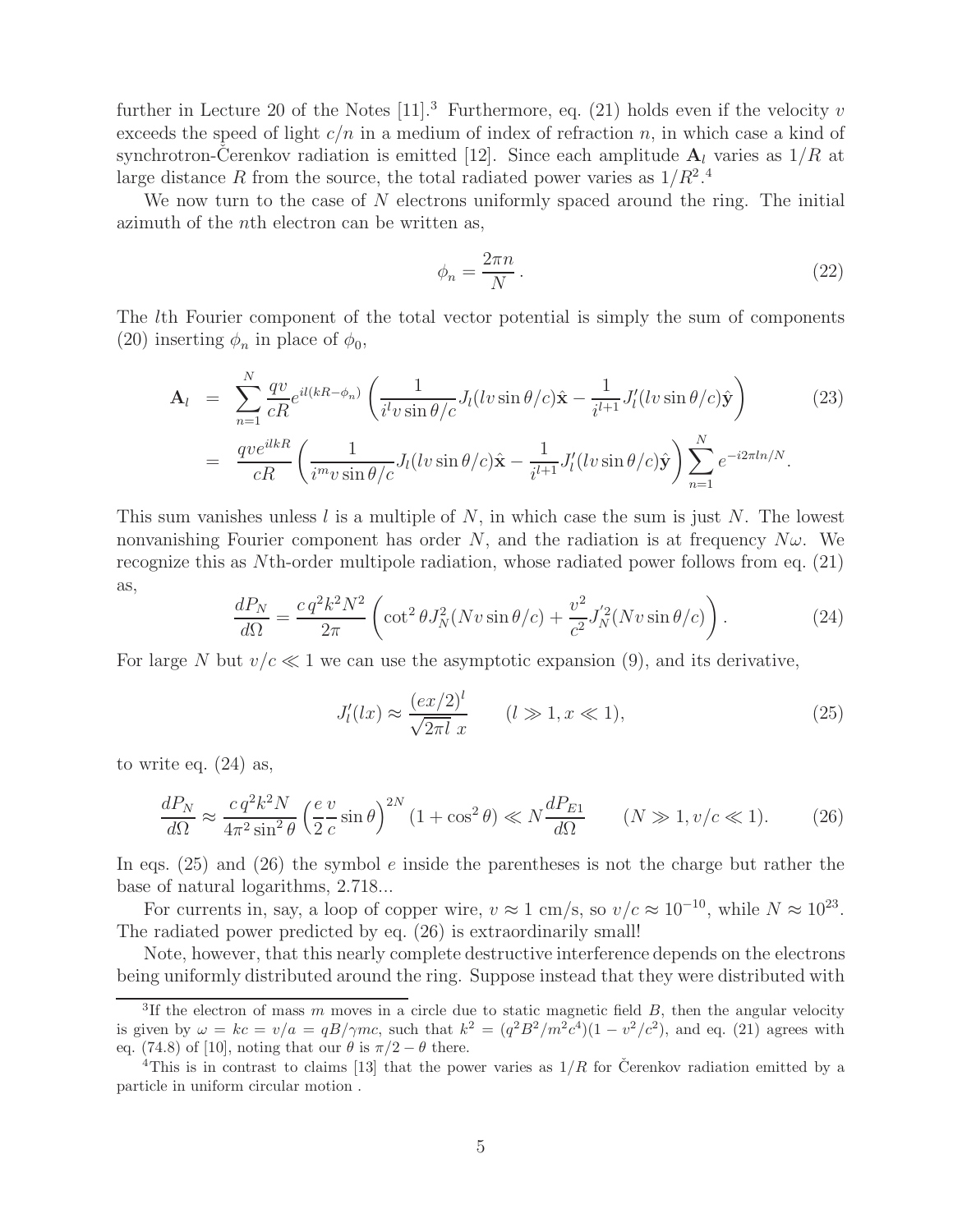random azimuths  $\phi_n$ . Then the square of the magnetic field at order m has the form,

$$
|\mathbf{B}_m|^2 \propto \left| \sum_{n=1}^N e^{-im\phi_n} \right|^2 = N + \sum_{l \neq n} e^{-im(\phi_l - \phi_n)} = N. \tag{27}
$$

Thus, for random azimuths the power radiated by N electrons (at any order) is just N times that radiated by one electron.

If the charge carriers in a wire were localized to distances much smaller than their separation, radiation of "steady" currents could occur. However, in the quantum view of metallic conduction, such localization does not occur.

The random-phase approximation is relevant for electrons in a so-called storage ring, for which the radiated power is a major loss of energy – or source of desirable photon beams of synchrotron radiation, depending on one's point of view. We do not expound here on the interesting topic of the "formation length" for radiation by relativistic electrons, which length sets the scale for interference of multiple electrons. See, for example, [14].

#### **2.1 Comment**

An interesting comment by Lai [15] is that the "radiation" terms in the Liénard-Wiechert expressions for the electric and magnetic fields of an accelerated charge (sec. 63 of [10]) for the case of uniform circular motion includes a piece corresponding the fields of a ring of charge in steady circular motion. That is, the interference of the "radiation fields" of a steady loop of current is not completely destructive, even though no "radiation" survives.<sup>5</sup>

# **References**

- [1] K.T. McDonald, *FitzGerald's Calculation of the Radiation of an Oscillating Magnetic Dipole* (June 20, 2010), http://kirkmcd.princeton.edu/examples/fitzgerald.pdf
- [2] K.T. McDonald, *Decomposition of Electromagnetic Fields into Electromagnetic Plane Wave* (July 11, 2010), http://kirkmcd.princeton.edu/examples/virtual.pdf
- [3] J.H. Poynting, *On the Transfer of Energy in the Electromagnetic Field*, Phil. Trans. Roy. Soc. London **175**, 343 (1884), http://kirkmcd.princeton.edu/examples/EM/poynting\_ptrsl\_175\_343\_84.pdf
- [4] J.J. Thomson, *The Magnetic Properties of Systems of Corpuscles describing Circular Orbits*, Phil. Mag. **36**, 673 (1903), http://kirkmcd.princeton.edu/examples/EM/thomson\_pm\_36\_673\_03.pdf
- [5] G.A. Schott, *Electromagnetic Radiation* (Cambridge U. Press, 1912), http://kirkmcd.princeton.edu/examples/EM/schott\_radiation\_12.pdf

<sup>&</sup>lt;sup>5</sup>The Poynting vector of a steady loop of moving charge (if not electrically neutral) forms azimuthal loops with the same sense as the current. In the view that any nonzero Poynting vector should be termed "radiation" [16], a steady loop of current does support "radiation" although this does not carry energy away from the current loop.